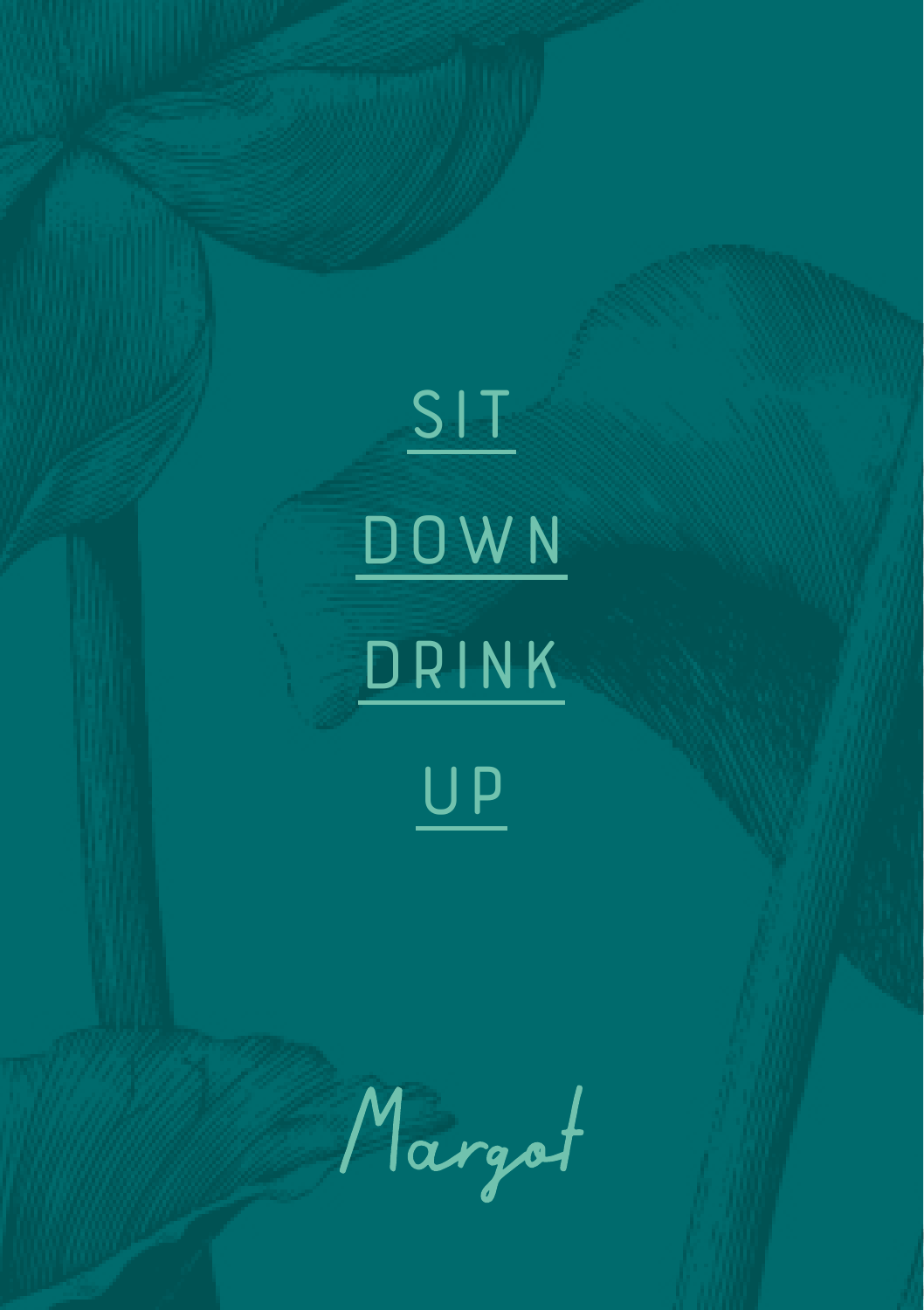# **Liquid concoctions**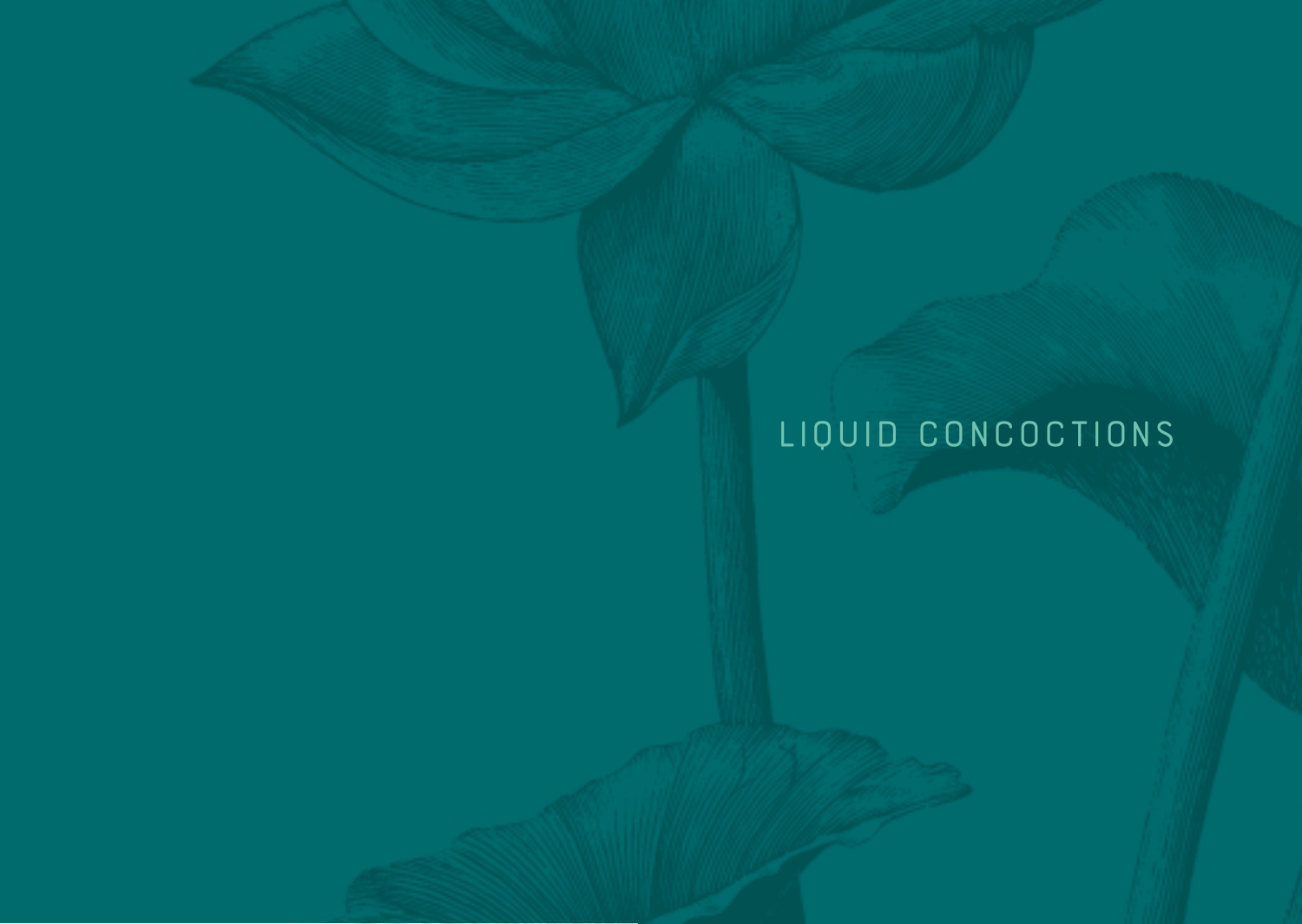## **Russian Spring Punch**

Ketel One Vodka, Honey & Mint, Elderflower, Sea Salt, Black Pepper

**10.00**

#### **Americano**

Cîroc Red Berry Vodka, Aperol, Sweet Vermouth, Lemon, Orange Soda

**10.00**

## **Sangria**

Red Wine, Hennessy VS, Sweet Vermouth, Lemon & Thyme, Soda

**8.50 / 24.00**

mixed

# **Whiskey Highball**

Roe & Co Irish Whiskey, Yellow Chartreuse, Apricot, Honey & Mint, Soda

**10.00**

## **Watermelon Sour**

Jose Cuervo Tradicional Silver Tequila, Watermelon, Basil, Citrus, Egg White

**10.00**

# **Aviation**

Tanqueray Gin, Violette, Blue Curaçao, Maraschino, Lemon & Thyme

**10.00**

# **Blackberry Spritz**

Prosecco, Blackberry, Apple, Citrus, Soda

**10.00**

#### **Banana Colada**

Plantation Pineapple Rum, Banana, Coconut, Milk

**10.00**

## **Jasmine**

Tanqueray Flor de Sevilla, Campari, White Port, Cointreau, Prosecco

**10.00**

# **Vieux Carré**

Bulleit Rye Whiskey, Sweet Vermouth, Bénédictine, Pear, Maraschino, Chamomile, Peychaud's

**10.00** 

#### **Sidecar**

Hennessy VS, Pinot Grigio, Orange, Peach, Lemon

**10.00**

## **Rhubarb Fizz**

Tanqueray Gin, Rhubarb, Apple, Milk Substitute, Soda

**10.00**

Feel free to ask your bartender to make their own signature drink.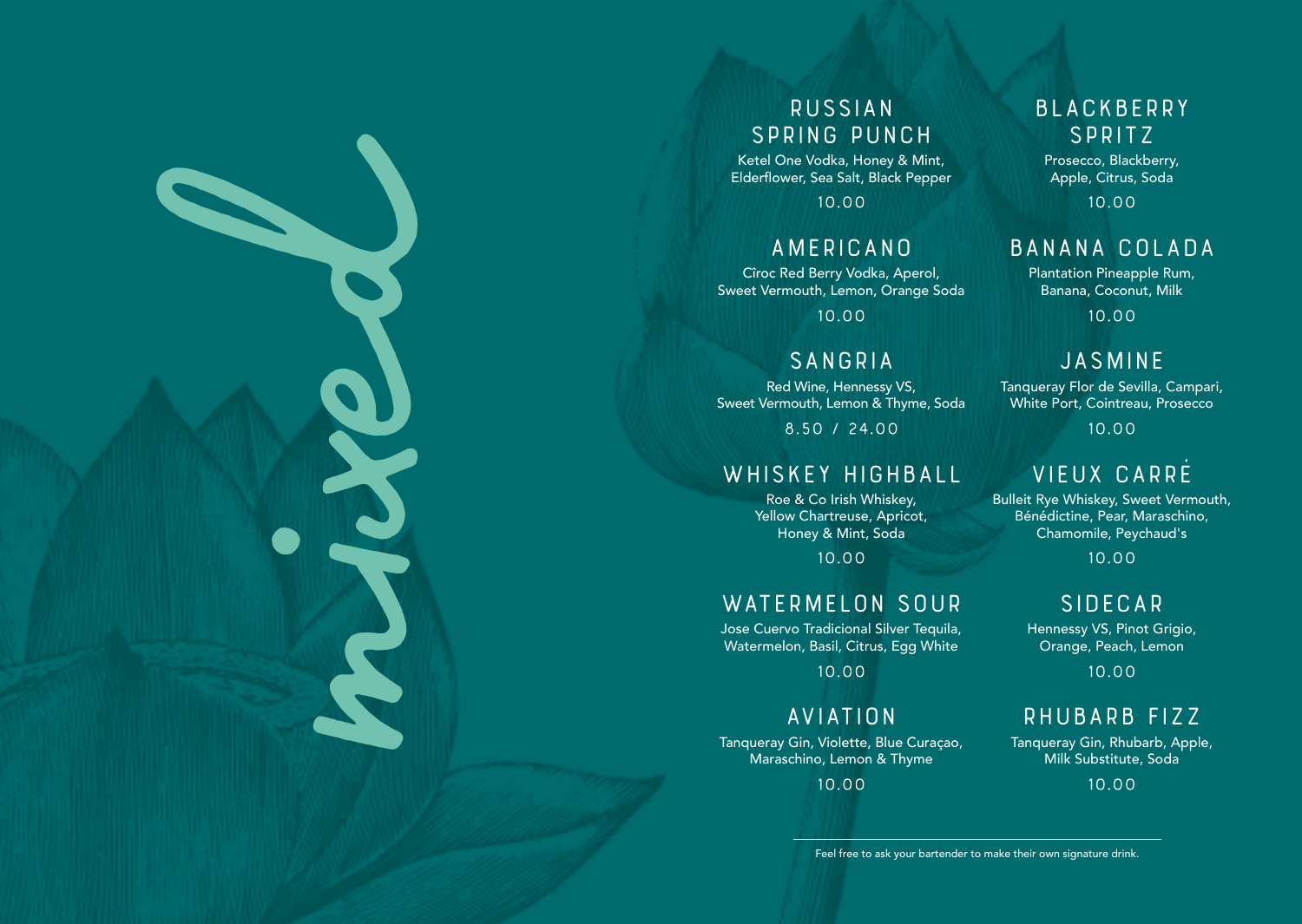## **Ninth Wave Irish Gin**

Ninth Wave Irish Gin, Grapefruit, Mint, Schweppes Signature Light Tonic

**10.00**

## **Brockmans Gin**

Brockmans Gin, Blueberries, Sea Salt, Black Pepper, Schweppes Signature Crisp Tonic

**10.00**

## **Boatyard Old Tom Gin**

Boatyard Old Tom Gin, Pedro Ximénez Sherry, Orange, Schweppes Signature Ginger Ale

fixed

**10.00**

## **Ornabrak Single Malt Gin**

Ornabrak Single Malt Gin, Lemon & Thyme, Chamomile Tincture, Schweppes Elderflower Tonic

**10.00**

All serves contain 50ml of alcohol.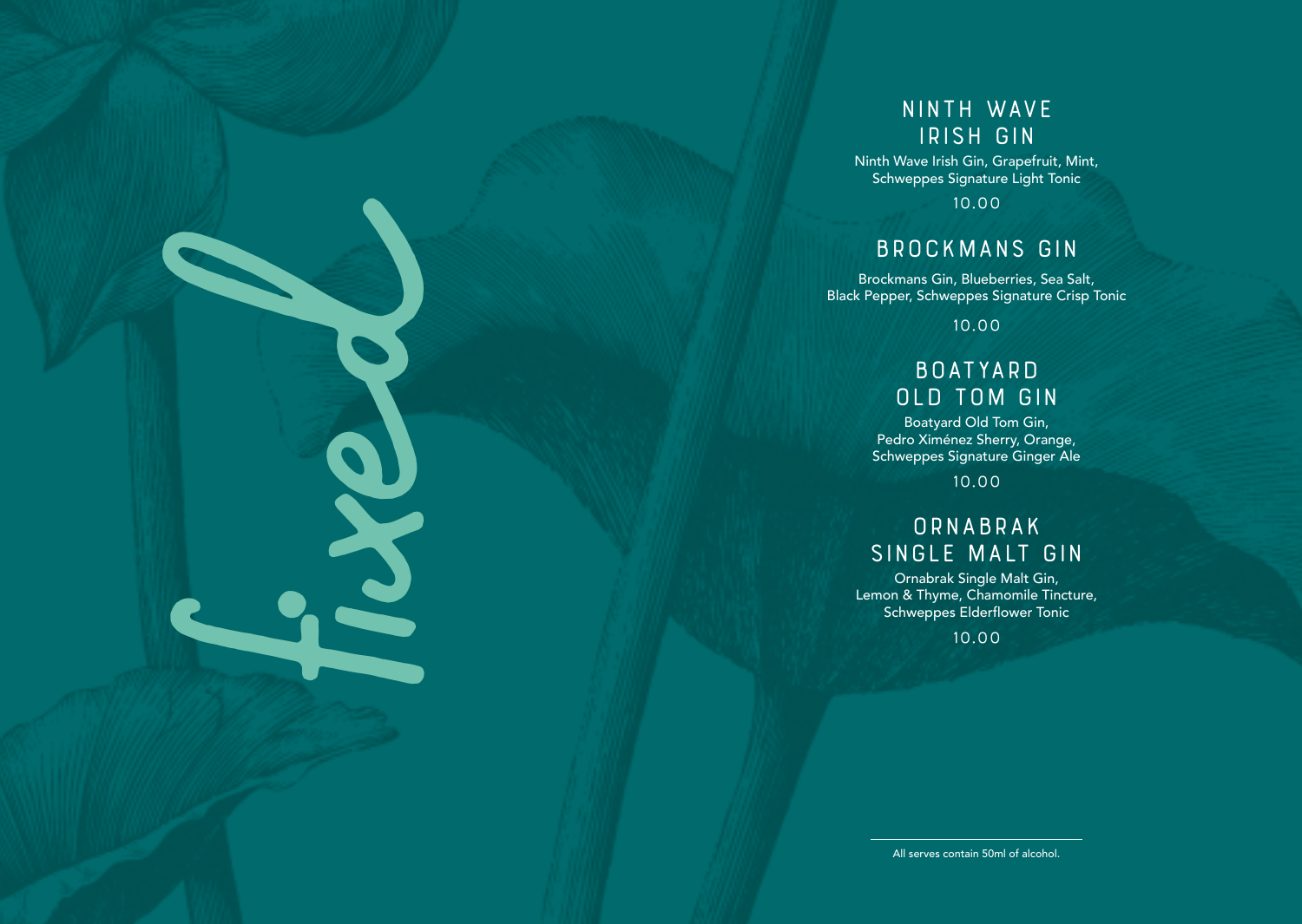#### **DRAUGHT**

Angry Orchard *5.0%* 5.90 **Carlsberg** *3.8%* 5.70 Citra IPA

> *5.0%* 5.90

**Guinness** *4.2%*

5.70

*4.0%* 5.70

Hop House 13 *4.1%* 5.70

**Harp** 

Rockshore *4.0%* 5.70

Rockshore Light *3.5%* 5.70

Smithwick's Red *3.8%* 5.70

#### **Bottles**

Boundary Imbongo Tropical IPA 6.00

beer & cider

Wicklow Wolf Raindrop Mixed Berry Sour 6.00

> **Corona** 4.90

Erdinger Weissbier 5.50

Heineken 4.80

Pacifico Clara 5.00

Peroni Nastro Azzurro

4.80

Peroni Nastro Azzurro Gluten Free 4.80

> Coors Light 4.60

Aspall Cyder 5.50

Kopparberg Strawberry & Lime 5.00

> **Magners** 5.00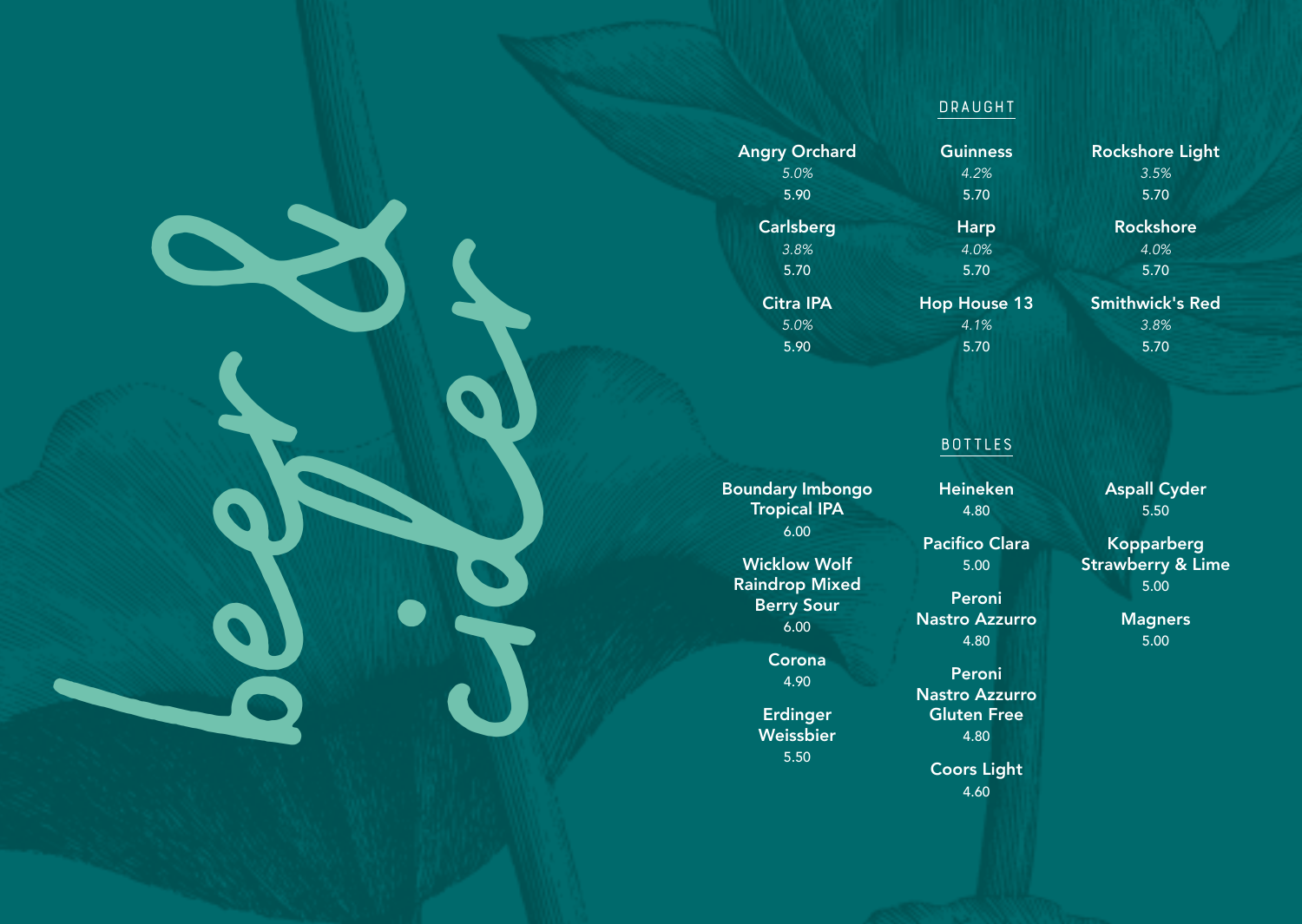

#### **Whiskey**

#### **Irish**

Black Bush **4.40** Bushmills 4.30 Bushmills 10 Year Single Malt 6.00 Bushmills 16 Year Single Malt 18.00 Green Spot Single Pot Still 9.00 Yellow Spot 12 Year Single Pot Still 11.00 Jameson 5.40 Red Breast 12 Year Single Pot Still 7.00 Roe & Co 4.70

#### **Scotch & American**

Bulleit Bourbon 5.10 Bulleit Rye 6.10 Jack Daniels 5.20 Johnnie Walker Black 5.00 Laphroaig 10 Year Single Malt 7.50 Makers Mark 6.10 Woodford Reserve 5.10

#### **GIN**

#### **Irish**

| <b>Boatyard Double</b>     | 6.50 |
|----------------------------|------|
| <b>Boatyard Old Tom</b>    | 6.50 |
| <b>Boatyard Sloe</b>       | 5.10 |
| <b>Copeland Rhuberry</b>   | 5.00 |
| Dingle                     | 6.00 |
| <b>Glendalough Rose</b>    | 5.00 |
| Glendalough Wild Botanical | 5.00 |
| <b>Gordon's Pink</b>       | 5.50 |
| Jawbox                     | 5.20 |
| <b>Shortcross</b>          | 6.00 |

#### **World**

| <b>Bombay Sapphire</b>                    | 5.40 |
|-------------------------------------------|------|
| <b>Boodles Mulberry</b>                   | 5.00 |
| <b>Brockmans</b>                          | 5.60 |
| <b>Hendricks</b>                          | 6.00 |
| Monkey 47                                 | 7.50 |
| Oxley                                     | 7.00 |
| <b>Tanqueray Export Strength</b>          | 5.80 |
| Tanqueray No. TEN                         | 6.00 |
| Tanqueray Flor de Sevilla                 | 5.20 |
| <b>Whitley Neill Rhubarb &amp; Ginger</b> | 5.00 |
|                                           |      |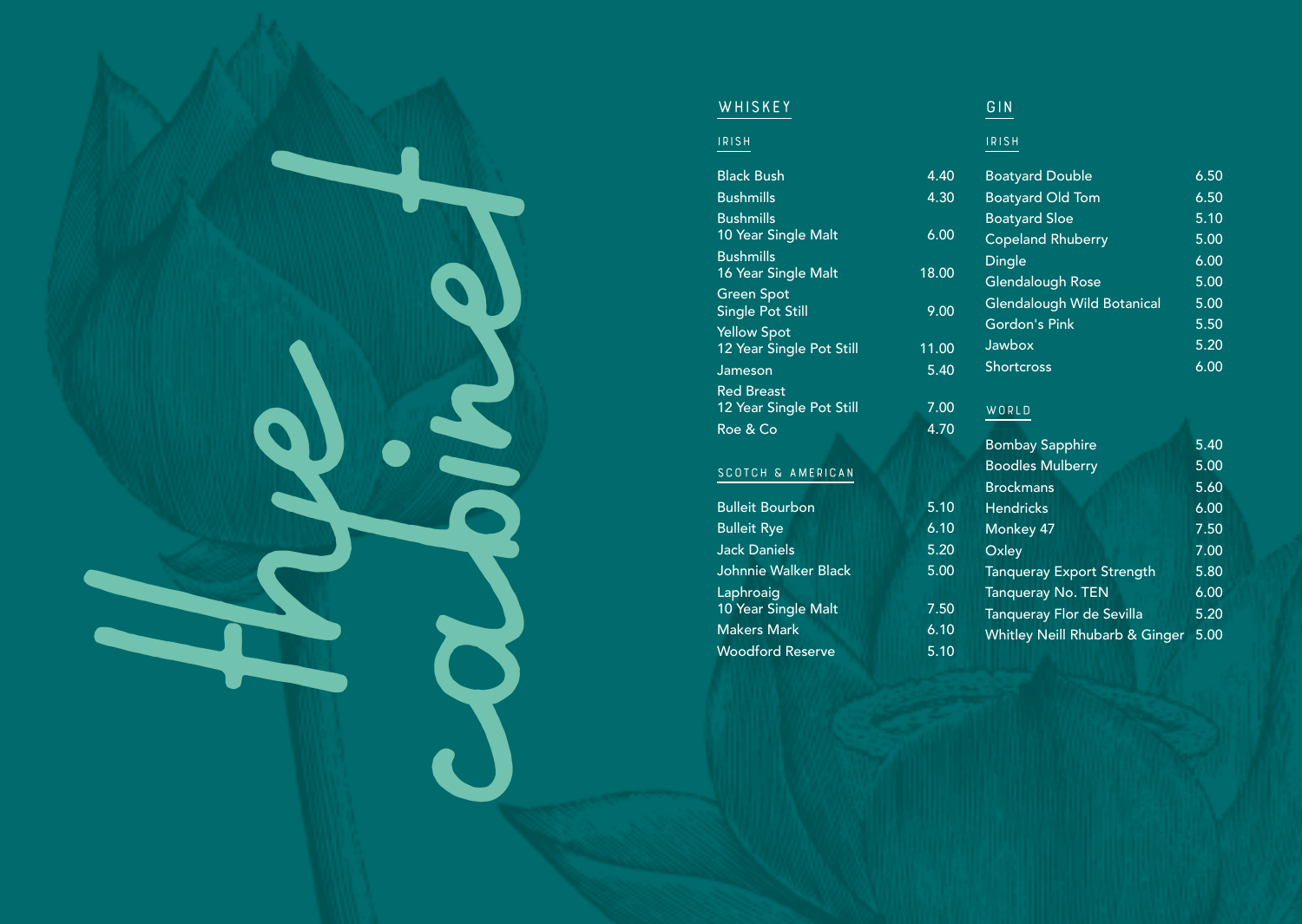#### **Vodka**

Belvedere 6.60<br>Boatyard Vodka 9.10 Boatyard Vodka 9.10 Cîroc Pineapple 6.00<br>Cîroc Red Berry 5.85 Cîroc Red Berry 5.85<br>Grey Goose 6.50 Grey Goose Grey Goose Pear 6.50 Kalak Irish Single Malt 6.50 Ketel One 5.80

#### **TEQUILA**

the cabinet

| 1800 Coconut                   | 5.10 |
|--------------------------------|------|
| 1800 Reposado                  | 5.60 |
| 1800 Silver                    | 5.20 |
| Creyente                       | 6.60 |
| Don Julio                      | 6.50 |
| Jose Cuervo Tradicional Silver | 5.50 |
| Patrón Silver                  | 6.00 |

#### **Rum**

| <b>Appleton Estate Signature</b> | 5.50  |
|----------------------------------|-------|
| Bacardí Añejo Cuatro             | 5.60  |
| Bacardí Reserva Ocho             | 5.80  |
| Bacardí Coconut                  | 4.80  |
| Bacardí Carta Blanca             | 5.40  |
| Captain Morgan Spiced            | 5.50  |
| Goslings                         | 5.00  |
| Havana Club 7 Year               | 5.80  |
| Myers's Rum                      | 5.20  |
| <b>Plantation Pineapple</b>      | 7.00  |
| Ron Zacapa 23                    | 10.20 |
| <b>Sailor Jerry</b>              | 5.30  |
| Wray & Nephew                    | 7.00  |
|                                  |       |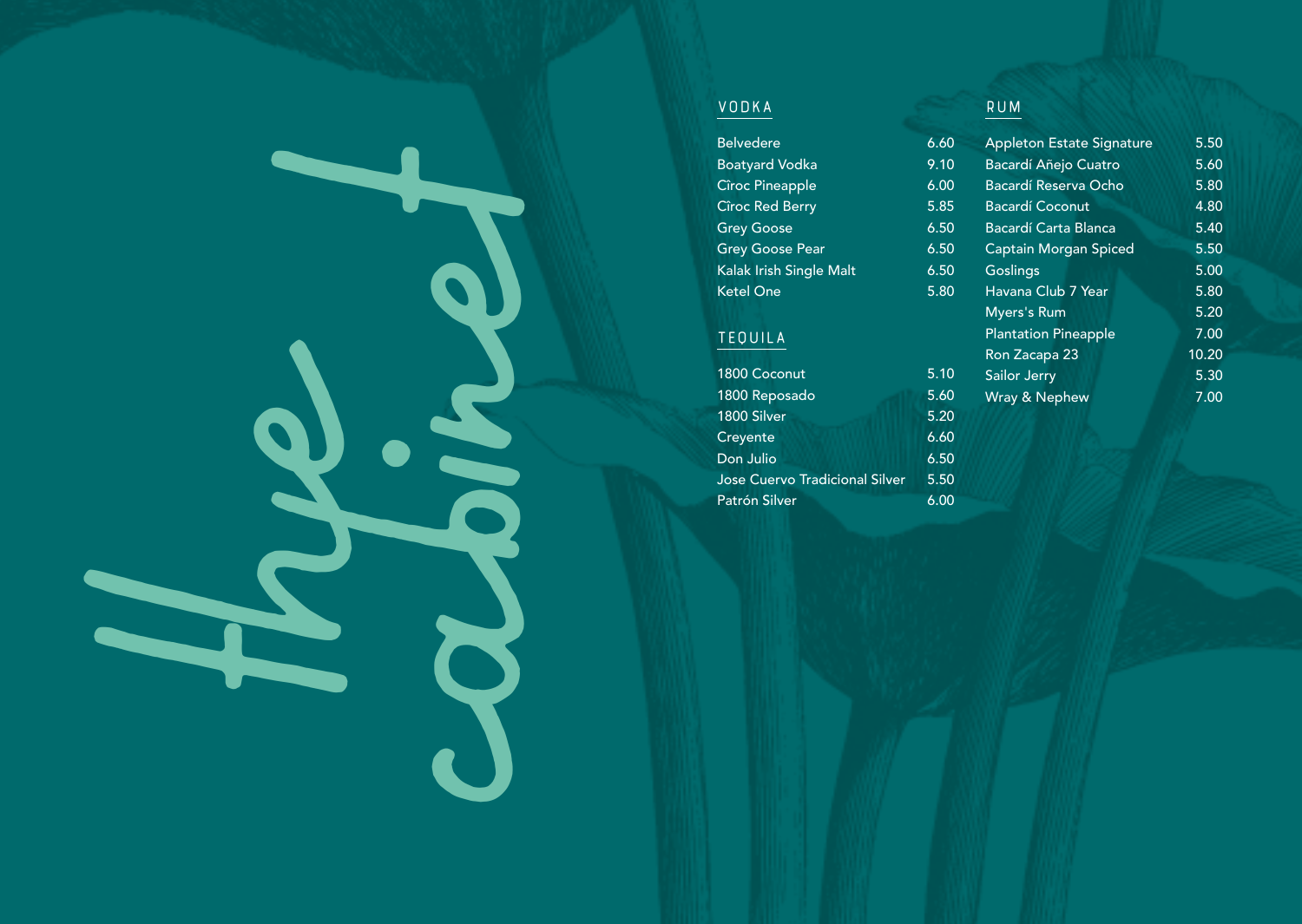#### **White**

**La Deliziosa Pinot Grigio 7.50/26.00** Sicily, Italy, 2020

## **Talinga Park Chardonnay**

**7.50/26.00** Nugan Estate, Australia

# **Most Wanted Riesling**

**8.00/28.00** Pfalz, Germany, 2017

# **The Horologist**

the vineyard

**7.50/26.00** Marlborough, New Zealand, 2021

#### **Alain Geoffroy Chablis 35.50**

Domaine Le Verger, France, 2018

#### **Alain Gueneau La Guiberte Sancerre 31.00** Upper Loire, Sancerre, France, 2018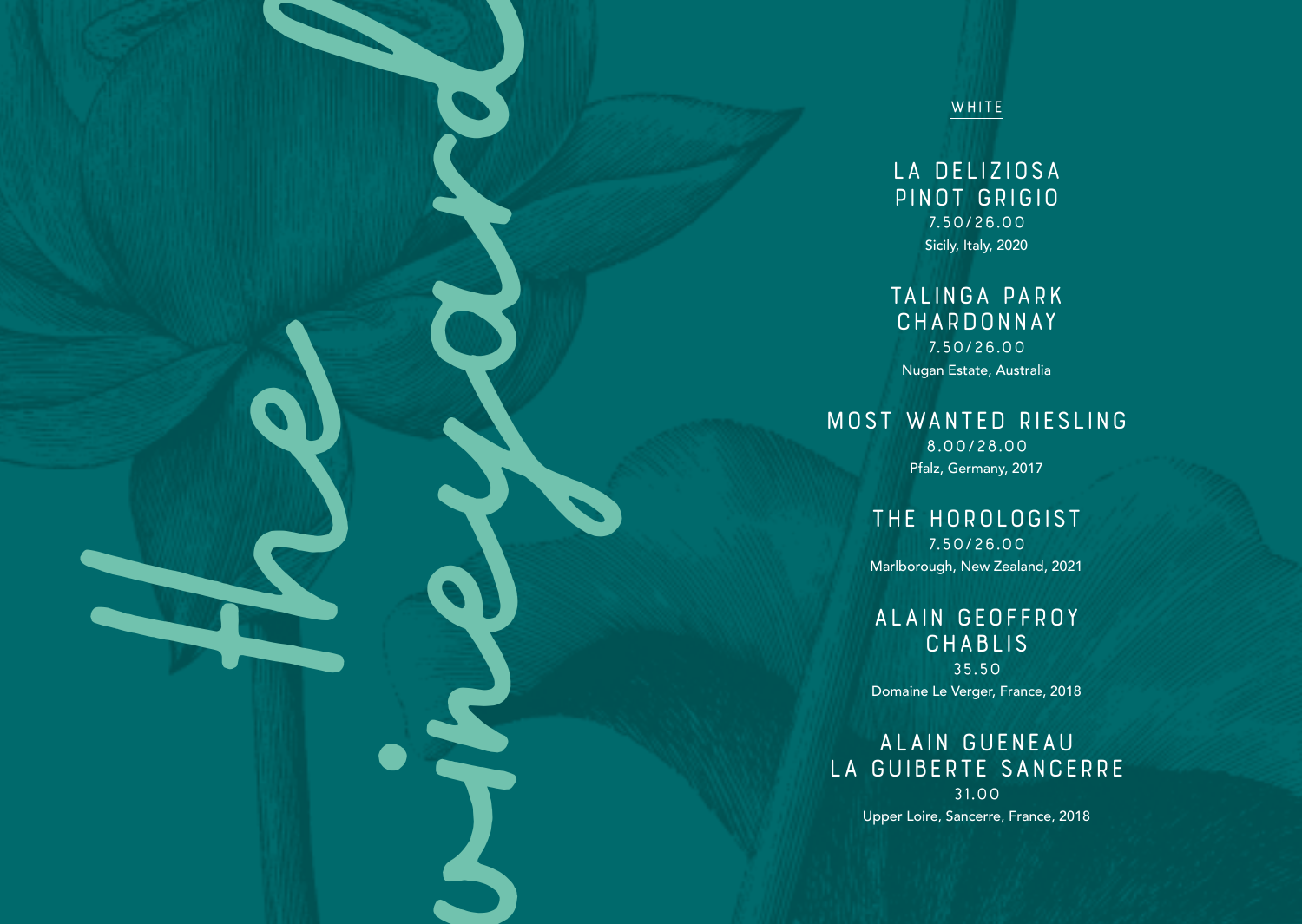#### **Red**

**La Batisse Merlot 7.50/25.00** Provence, France, 2020

#### **Talinga Park Shiraz**

**7.25/25.00** Nugan Estate, Australia, 2020

#### **Beronia Tempranillo Crianza**

**8.00/27.00** Rioja, Spain, 2018

## **Butchers Block Malbec**

**7.50/26.00** Mendoza, Argentine, 2020

#### **rosĒ**

## **Kissing Tree White Zinfandel 7.50/25.00**

California, USA

## MARINETTE<sup>'</sup>

**7.00/24.00** Provence, France, 2020

**Sparkling & champagne**

# **Calogera Prosecco Extra Dry**

**8.00/28.00** Veneto, Italy

# **Veuve Clicquot Brut Non-Vintage**

**65.00** Reims, Champagne, France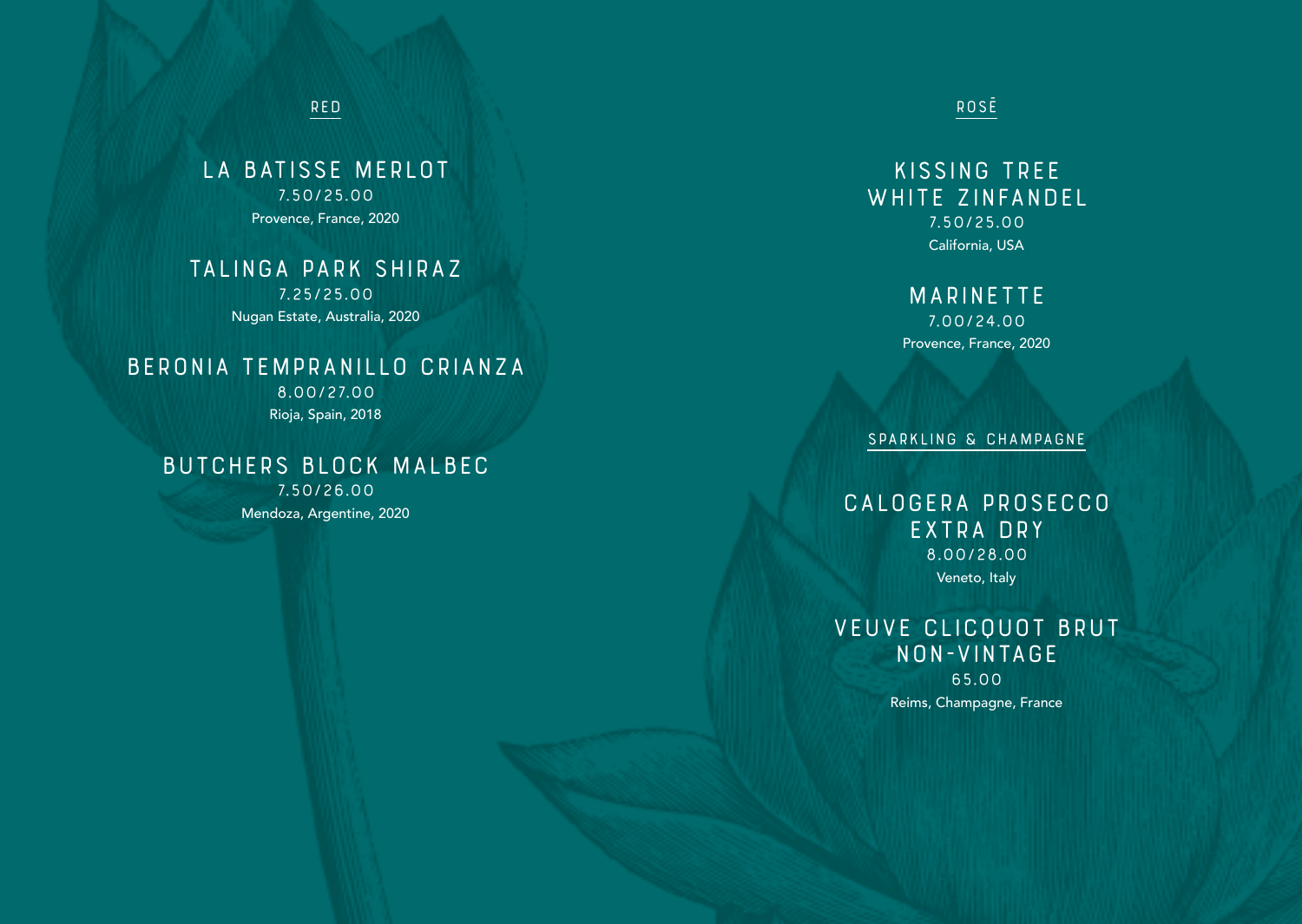#### **Alcohol free cocktails**

## **Aperol Spritz**

Lyre's Non-Alcoholic Italian Spritz, Non-Alcoholic Prosecco, Soda Water

**7.50**

# **Bramble**

Tanqueray 0%, Lemon, Blackberry, Sugar

**7.50**

## **Whiskey Sour**

Lyre's American Malt Bourbon Non-Alcoholic, Vanilla Demerara, Lemon, Whites

**7.50**

#### **Raspberry Mojito** Lime, Mint, Apple, Raspberry

**7.50**

#### **Alcohol free beer & cider**

Peroni Libera 0.0% 4.00

Kopparberg Strawberry & Lime Alcohol Free 4.20

#### **Soft Drinks**

| Appletiser                 | 3.00 |
|----------------------------|------|
| Coca-Cola                  | 2.90 |
| Coca-Cola Zero             | 2.90 |
| <b>Diet Coke</b>           | 2.90 |
| <b>Fanta Lemon</b>         | 2.90 |
| <b>Fanta Orange</b>        | 2.90 |
| <b>Sprite Zero</b>         | 2.90 |
| <b>Red Bull</b>            | 3.40 |
| <b>RiverRock Still</b>     | 3.50 |
| <b>RiverRock Sparkling</b> | 3.50 |
|                            |      |

#### **little ones**

Schweppes Tonic, Slimline Tonic, Soda Water, Ginger Ale, Lemonade, Bitter Lemon 2.60 each

**Schweppes**

**Signature Collection**

Tonic, Light Tonic, Ginger Ale, Elderflower 3.20 each

#### **HOT DRINKS**

| 3.00 | Americano                                                    | 3.00 |  |
|------|--------------------------------------------------------------|------|--|
| 2.90 | <b>Espresso</b>                                              | 3.00 |  |
| 2.90 | Cappuccino                                                   | 3.50 |  |
| 2.90 | Latte                                                        | 3.50 |  |
| 2.90 | <b>Flat White</b>                                            | 3.50 |  |
| 2.90 | <b>Margot Irish Coffee</b>                                   | 7.00 |  |
| 2.90 | Roe & Co Irish Whiskey, Demerara,<br>Whipped Cream, Espresso |      |  |
| 3.40 |                                                              |      |  |